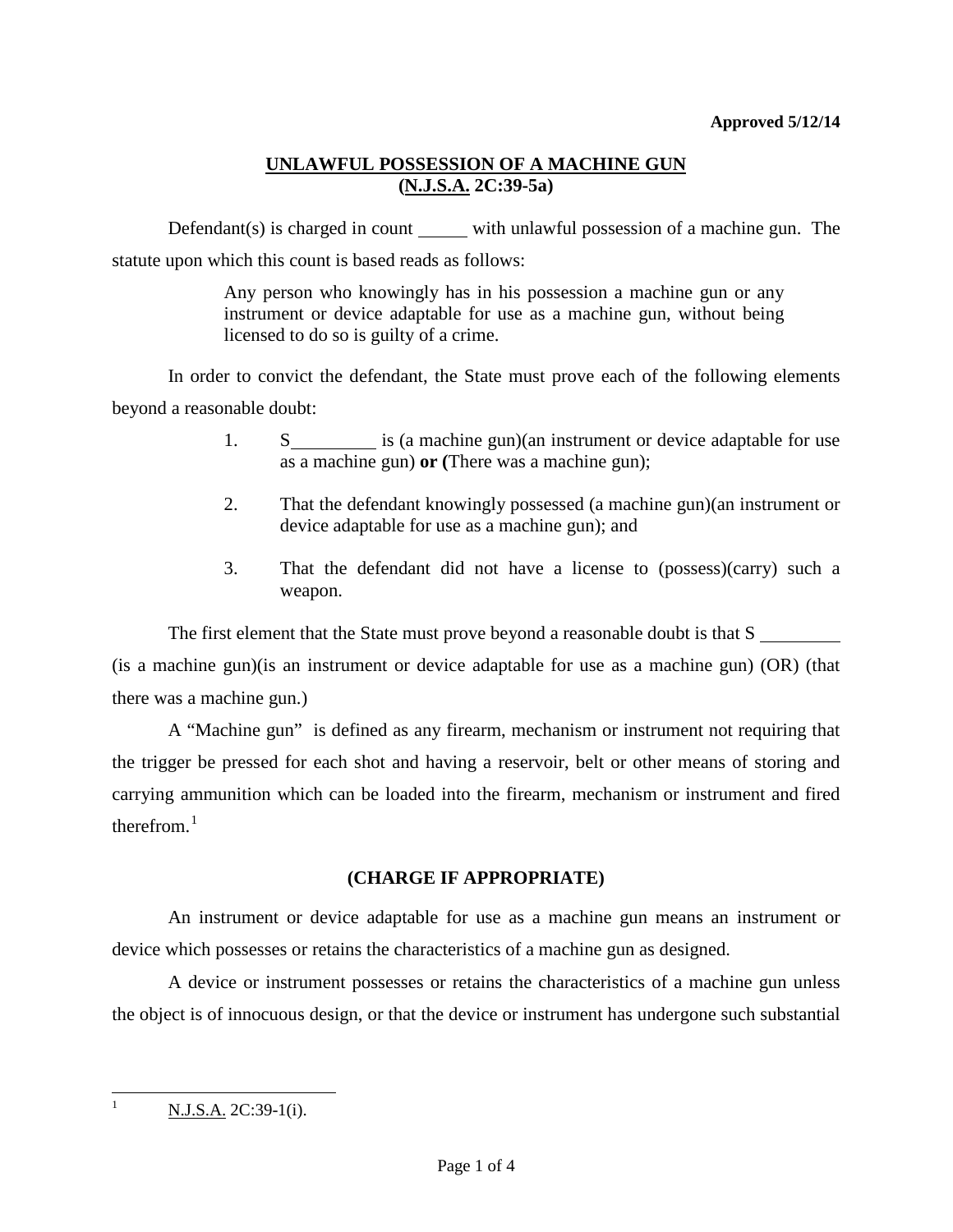alteration or mutilation that the instrument has completely and permanently lost the characteristics of a real machine gun. $<sup>2</sup>$  $<sup>2</sup>$  $<sup>2</sup>$ </sup>

### **(RESUMPTION OF MAIN CHARGE)**

The second element that the State must prove beyond a reasonable doubt is that the defendant knowingly possessed (a machine gun)(an instrument or device adaptable for use as a machine gun).

A person acts knowingly with respect to the nature of his/her conduct or the attendant circumstances if he/she is aware that the conduct is of that nature or that such circumstances exist or the person is aware of a high probability of their existence. A person acts knowingly with respect to a result of the conduct if he/she is aware that it is practically certain that the conduct will cause such a result. "Knowing," "with knowledge," or equivalent terms have the same meaning.

Knowledge is a condition of the mind. It cannot be seen. It can only be determined by inference from defendant's conduct, words or acts. A state of mind is rarely susceptible of direct proof but must ordinarily be inferred from the facts. Therefore, it is not necessary that the State produce witnesses to testify that an accused said that he/she had a certain state of mind when he/she did a particular thing. It is within your power to find that such proof has been furnished beyond a reasonable doubt by inference which may arise from the nature of his/her acts and conduct and from all he/she said and did at the particular time and place and from all surrounding circumstances established by the evidence.

Thus, the person must know or be aware that he/she possessed the item, here, (a machine gun)(an instrument or device adaptable for use as a machine gun). The State is not required to prove that, at the time that he/she knowingly possessed the firearm, defendant also knew that it

<span id="page-1-0"></span>See State v. Gantt, 101 N.J. 573, 590 (1986). There is no burden on the State to prove operability of a machine gun. See State v. Elrose, 277 N.J. Super. 548, 557 (App. Div. 1994). However, please note the State must prove beyond a reasonable doubt that the device or instrument was adaptable for use as a machine gun if that is the theory of the case. Any language to the contrary in Gantt has since been abrogated by Sixth Amendment jurisprudence. See generally Alleyne v. United States, \_\_\_\_ U.S. \_\_\_\_, 133 S.Ct. 2151, 186 L.Ed. 2d 314 (2013).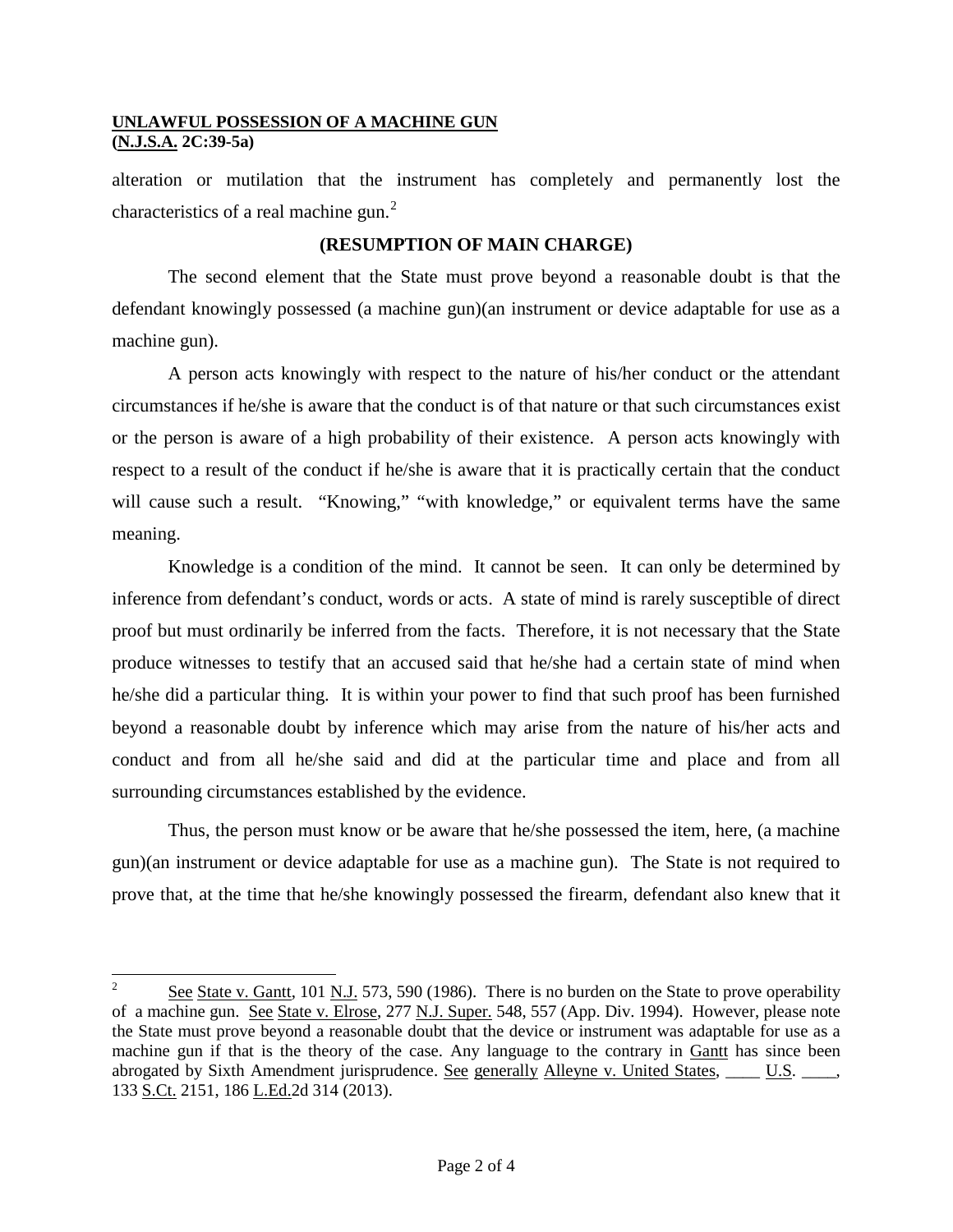was (a machine gun)(an instrument or device adaptable for use as a machine gun).<sup>[3](#page-1-0)</sup>

Defendant's possession cannot merely be a passing control that is fleeting or uncertain in its nature. In other words, to "possess" within the meaning of the law, the defendant must knowingly procure or receive the item possessed or be aware of his/her control thereof for a sufficient period of time to have been able to relinquish his/her control if he/she chose to do so.

When we speak of possession, we mean a conscious, knowing possession. The law recognizes two kinds of possession: actual possession and constructive possession.

A person is in actual possession of a particular article or thing when he/she knows what it is: that is, he/she has knowledge of its character and knowingly has it on his/her person at a given time. A person who, with knowledge of its character, knowingly has direct physical control over a thing, at a given time, is in actual possession of it.

Constructive possession means possession in which the person does not physically have the property, but he/she is aware of the presence of the property and is able to and has the intention to exercise control over it.

A person who, although not in actual possession, has knowledge of its character, knowingly has both the power and the intention at a given time to exercise control over a thing, either directly or through another person or persons, is then in constructive possession of it.

The law recognizes that possession may be sole or joint. If one person alone has actual or constructive possession of a thing, possession is sole. If two or more persons share actual or constructive possession of a thing, possession is joint; that is, if they knowingly share control over the article.<sup>[4](#page-2-1)</sup>

The third element that the State must prove beyond a reasonable doubt is that the defendant did not have a license to (possess)(carry) a machine gun.<sup>[5](#page-2-2)</sup> If you find that the defendant knowingly possessed the machine gun, and that there is no evidence that defendant

See State v. Smith, 197 N.J. 325, 338 (2009); State v. Pelleteri, 294 N.J. Super. 330, 333-334 (App. Div. 1996) , certif. den. 148 N.J. 461 (1997).

<span id="page-2-2"></span><span id="page-2-1"></span><span id="page-2-0"></span>If the weapon was found in a vehicle, the jury should be instructed on the permissive inference of possession allowed by N.J.S.A. 2C:39-2a. See State v. Bolton, 230 N.J. Super. 476, 480-81 (App. Div. 1989) (construing the statutory presumption in N.J.S.A. 2C:39-2a to permit only an inference for the jury's consideration). See also N.J.R.E. 303 ("presumptions against the accused in criminal cases"). <sup>5</sup> N.J.S.A. 2C:58-5.